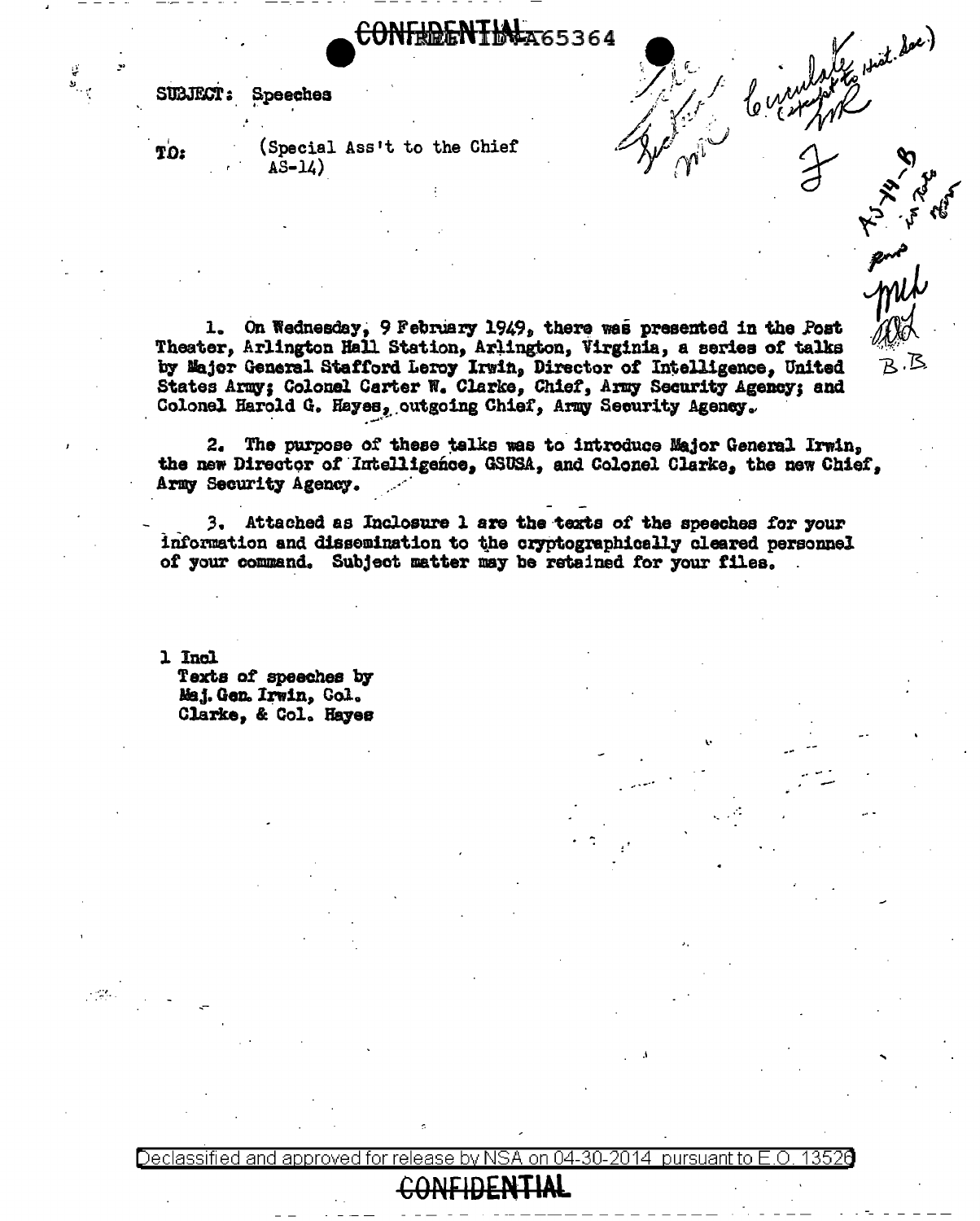## GENERAL IREIN'S SPEECH 9 February 1949

ID:A65364

Colonel Clarke, Colonel Hayes, ladies and gentlemen. It is indeed a pleasure to have an opportunity this afternoon to visit Arlington Hall and to say a few words to you. I welcome this opportunity to impress upon you the fact that we, in the Pentagon, are vitally interacted in your activities. I sincerely regret that we cannot visit with you more often, but the truth is, they keep us very busy over there and the complexity of your operation is such that laymen like myself can learn very little unless we take up your time asking for detailed explanations. I am well aware that the senior members of the Military Establishment I have brought over here for a visit are completely overcome by what they see, but I seriously doubt if they understand very much of it. However, I am happy to have them overcome, because we are looking forward to obtaining their support for your activity in the future.

We sincerely believe that your operation is probably one of, if not the most important sources of intelligence we have. This operation is unusual, I would say, in that it is actually more important in peace time than in time of war, for it is you to whom we look for advance warning of trouble, should it come. For that reason it is important that you stay in full time operation. To do this means the maintenance of a tremendously expensive operation. Every time I see the cost of this activity, I am a little terrified. But it is justified, I know, and probably the importance

GONFIDERTIAL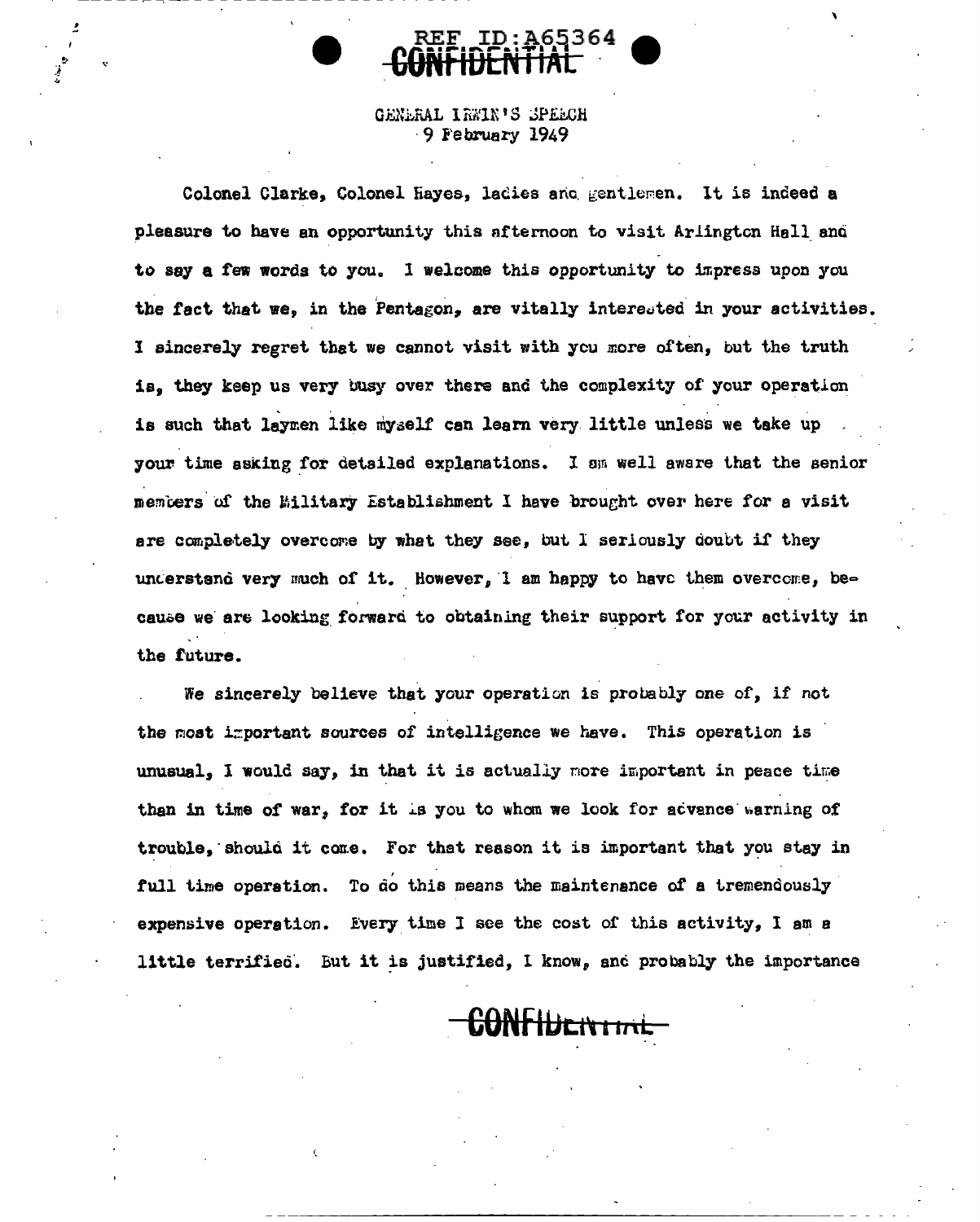

of this work warrants even greater expenditure than is being made. Since I am ultimately responsible for this, I want to be sure we get our money's worth out of the operation. It is difficult to reduce all of this to a profit basis I know, but as long as I feel sure and can truthfully say I am assured, that everyone here is putting forth his best effort, and still more. using his own faculties to the best advantage to aid in the big intelligence picture, then I say the cost truly is justified.

To illustrate more clearly just how we in the Intelligence Division feel about all of this, I would like to point out that we have just completely reorganized the Intelligence Group, largely to enable us to make better use of the material with which you furnish us. That was ouite a drastic nove. predicated almost entirely on the operation here. It is my sincere hope that with this reorganization and with more intensive exploitation of the information you contribute, we will obtain better intelligence, more up to date intelligence, and will supplement our other sources to greater advantage. I think that everyone in the Intelligence Division is in accord with the principles of this reorganization; in fact, it was fought out in a long series of conferences, and I think represents the best judgement of the experienced officers in the Division. I tell you this simply to demonstrate how highly we regard the end products of the Army Security Agency.

I would like to have more people from the Intelligence Division come over here to see the fine work that is being done, for, as Colonel Clarke pointed out, we regard all of you as intelligence operators; that really is your job. Whatever your individual operation may be, it is an integral part of the big intelligence picture and we want you to think and feel as

CONFIDENTILL

2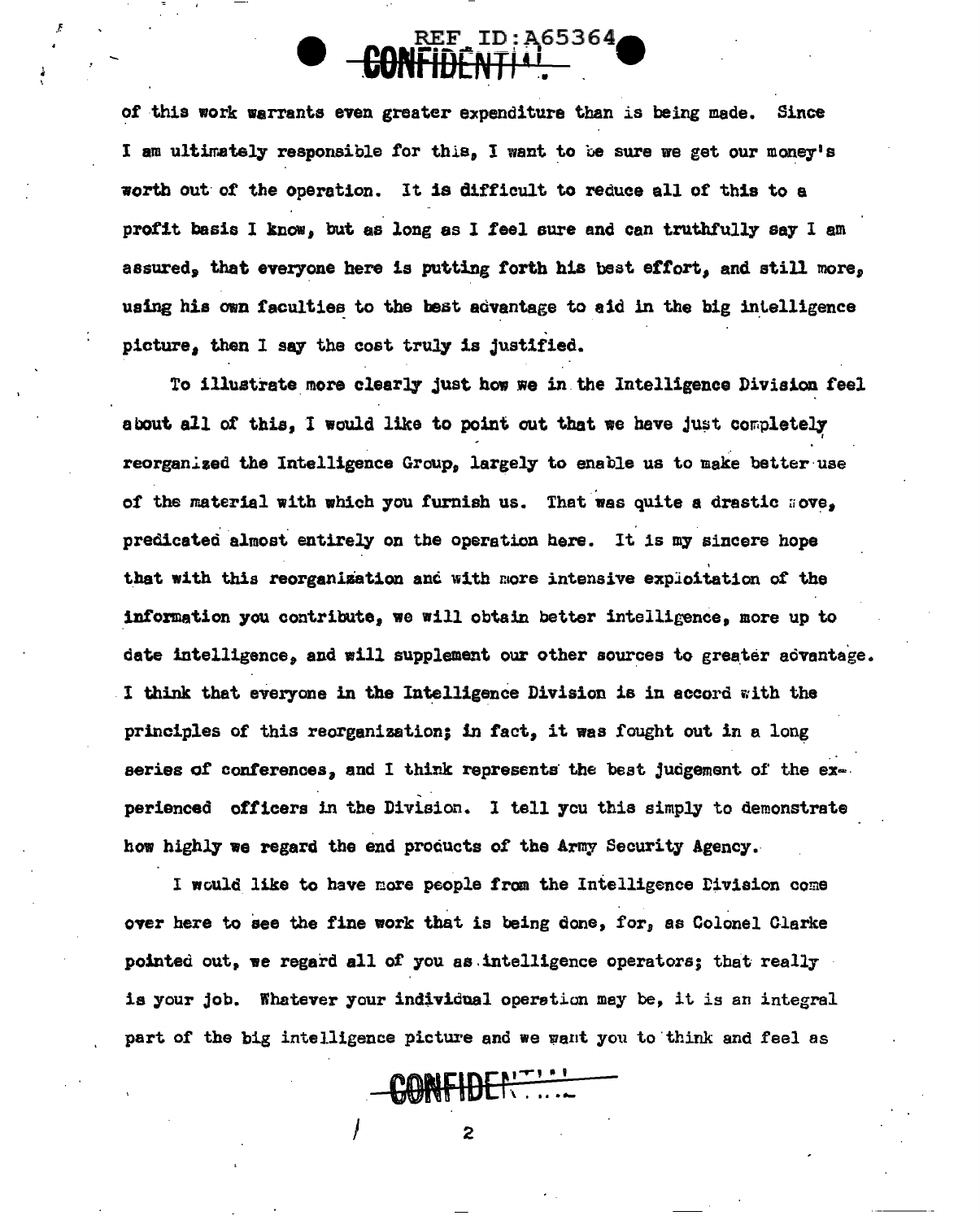intelligence personnel in the hope that it will help you in your work. I would like our people to see what you are doing, not only to gain a full appreciation of the complexity and difficulty of the job, but to see just what a splendid source of material this is. With such an understanding, I am sure they would take more interest and develop more confidence in the end product, and I think this is extremely important. I have already expressed to you what I think of it, and proof of just how I feel lies in the fact that I was largely instrumental in having the Intelligence Group reorganized. I would like you to feel that I am a part of this job, too, and if at any time during one of my visits, any of you have any problems in which I can be of help -- a remote possibility for I think that Colonel Clarke and Colonel Hayes could probably do more, but I like to think that I could do something -- I wish you would speak to me about it. I take a tremendous interest in this entire activity and am anxious that it not only be successful, but operated by a happy group -- that it be a happy shop, as we say.

COMENDENT Nosses

Before closing, I want to take this opportunity to pay a tribute to Colomel Hayes, the outgoing Commander. He has done a most noteworthy job. He has actually been compelled, I would say, to wear about six hats and double in brass on so many committees and so many operations that frankly. I don't see how he did it. In spite of all that, and with the tremendous number of reports and papers he has had to prepare as well, he has done a remarkably fine job in bringing this organization up to a higher standard of operation and efficiency. I will sincerely regret his departure and I am very happy to have known him. I consider his performance of duty has definitely been outstanding. Thank you very much.

<del>CONFIDENTIAL</del>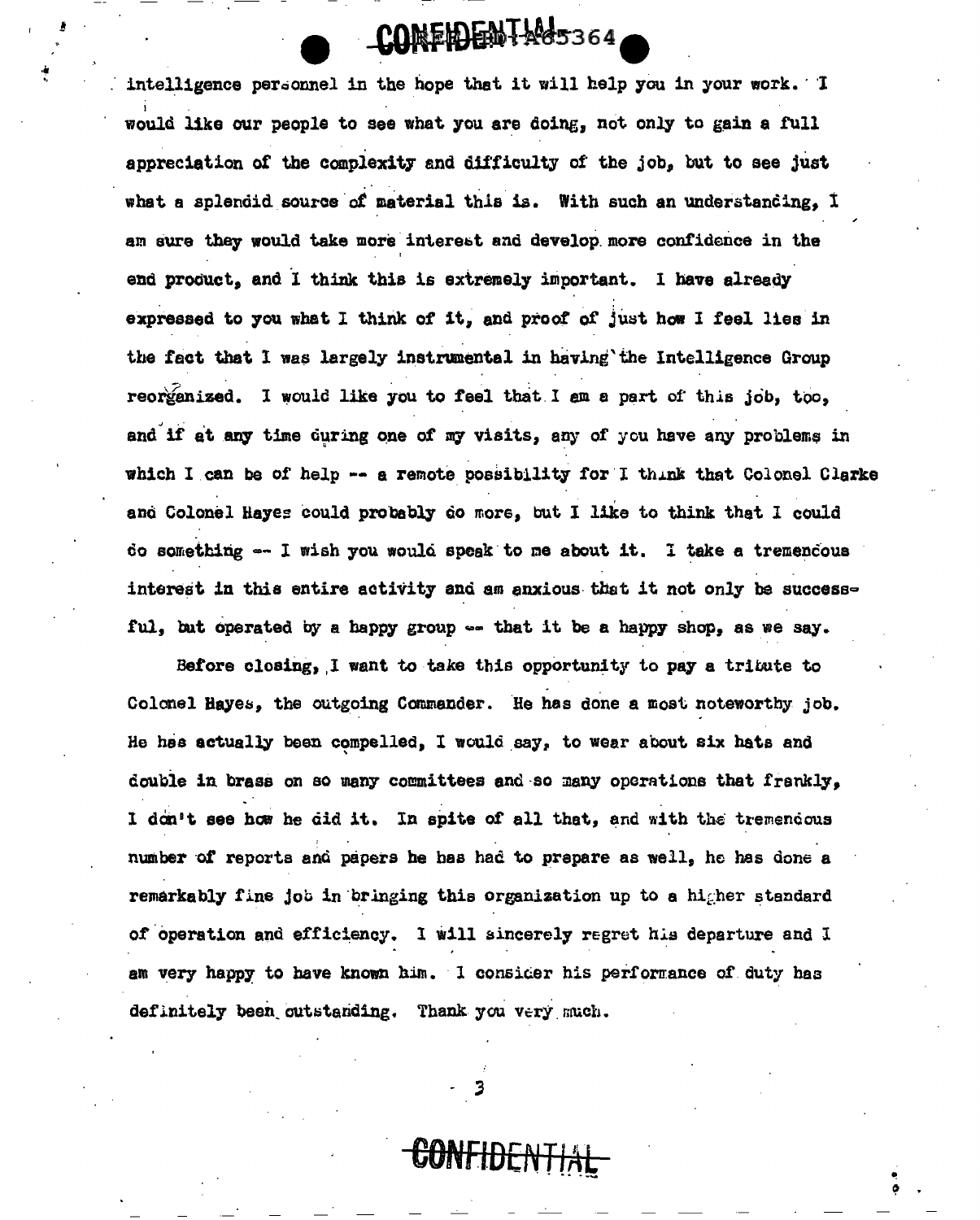

## Colonel Clarke's Speech

 $\mathcal{I}$ 

General Irwin. Colonel Hayes, ladies and gentlemen: It is needless for me to try to tell you how much I appreciate the honor that is bestowed upon me in being assigned to this very important command of the Army Security Agency. The old timers here who know me and who have worked with me through the years know full well the great, deep and abiding interest that I have always had in this organization and its welfare. They also know the battles that I have fought and tried to fight for you in the days gone by and they also know how many of them I have lost. It has always been my opinion, and it's my opinion today, that the Army Security Agency is probably the most important single agency in the entire United States Government. If the true story of this past war could ever be written, if security would permit the public to know the facts and to know the truth, I am confident that the highest credit would go to the people of this institution whose contribution to the war effort aided so much in the successful prosecution and conclusion of thewar, and I am also confident that without that effort and contribution on your part the end result might have been quite different. It is my sincere hope that each of you of the organization in this audience today, and your subordinates who are not here. will consider yourselves intelligence personnel. You are members of the Intelligence team just as much as the memoers of the kilitary Attache System or any other section in the Office of the Director of Intelligence, and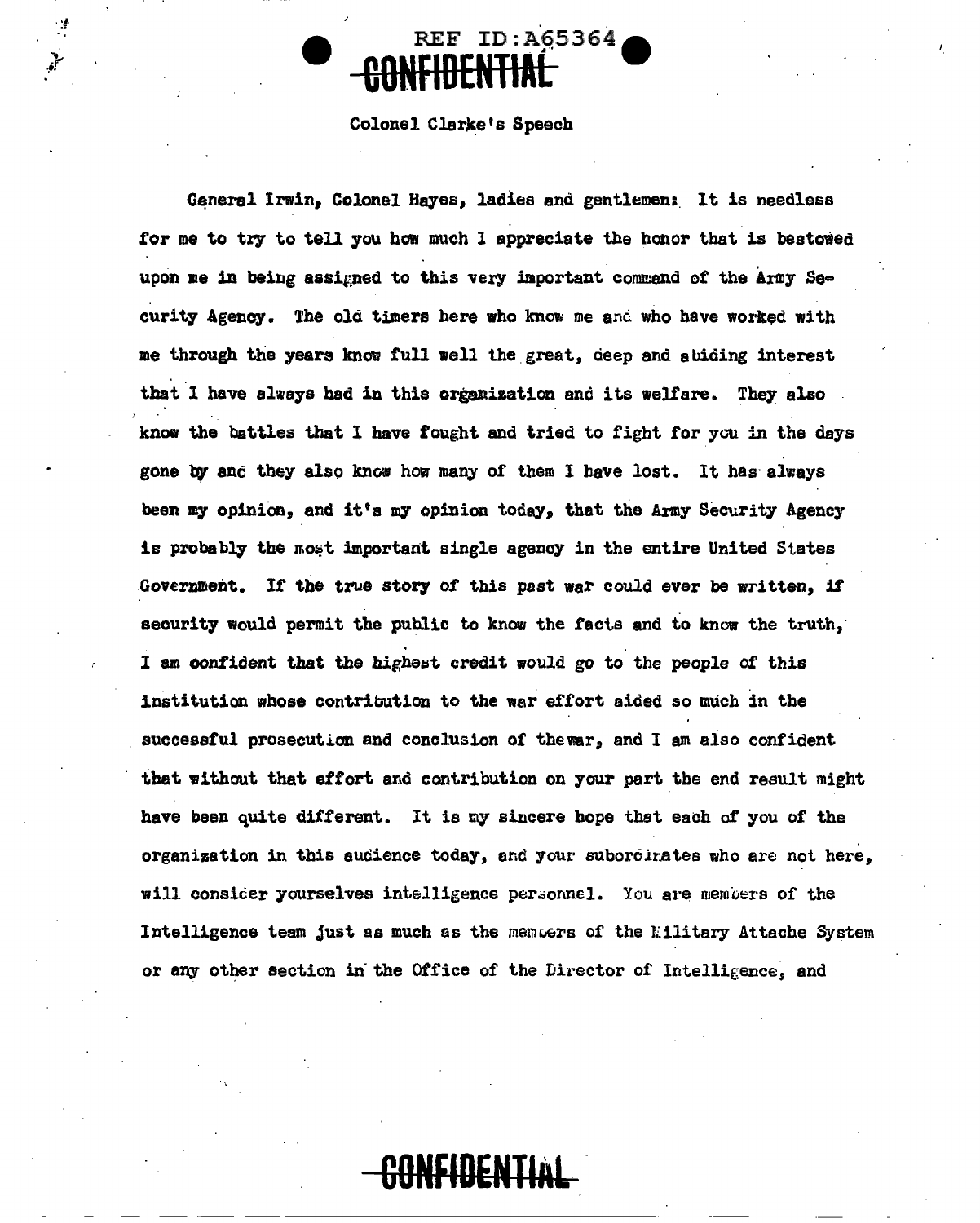I also want to ask that each of you consicer yourselves leaders in your own field and in your own sphere of activity and conduct yourselves accordingly. Coming new on this job. I am interested primarily, initially et least, in two main factors; firct in trying to help you improve morale where it is needed, and second is to maintain and try to improve the high technical standards which this institution has achieved in the past. With your help and your cooperation 1 hope to make some small contribution to that end. Now on this subject of morale, morale is largely, in my opinion, a question of leadership, and again I want to urge you to remember and to bear in mind always that you are leaders. You and I can preach leadership, we can talk it to ourselves, to our subordinates and even to our superiors, but unless we make our personalities felt on our subordinates, and exert the leadership on them that they have the right to expect of us, and that our superiors have the right to demand, we are not going to gain anything at all in the end. I want to express my appreciation and satisfaction with the work that has been done in all levels so fer, in tidying up the place. A great deal has been accomplished, and there is a great dee1 more, of course, that's got to be done. When we achieve the goal that we have set for ourselves, I feel sure that we will have no difficulty in maintaining those standards. Those outsiders who inspect us and who visit us from time to time and who do not know too much about the interior operations of this institution, judge us largely by our outward appearances. They judge us by our looks, by our police, our cleanliness, good orcier and general working conditions. If these are satisfactory from their point of view, not

**FFINEN A65364** 

!"

*ii* 

2

•

**CONFlDENTlAl**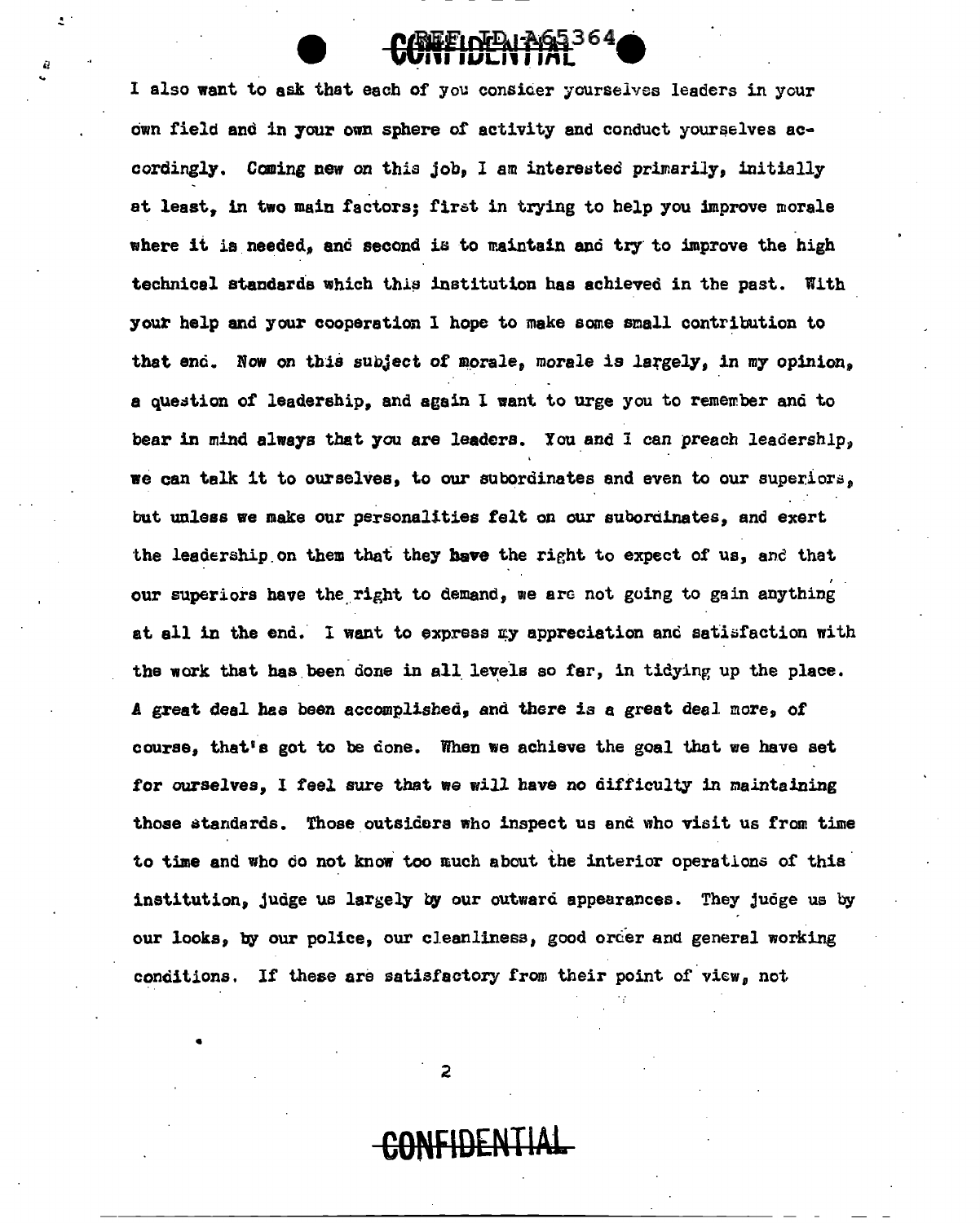necessarily from ours, but from their point of view, we are almost certain to merit their approval and also we are going to make a great step forward towards improving our own physical and technical efficiency. It is almost axiomatic and a general rule that sloppy appearance and sloppy thinking go hand in hand. I would like to urge that all pertonnel here on all levels and all echelons in the organization, and this applies particularly to those civilians here who exercise and exert such an important role in the operation and functioning of this Agency, that each of you, yourselves personally and your subordinates, exert yourselves to try to think up new ideas, new ways to doing things and generate new ideas. I am intensely interested in this Suggestion Award Program. As a matter of fact, in most cases the Government usually derives a great deal more benefit from ideas. that are brought up by the civilians than the civilian does himself from the small remuneration which he may get. We may have economies forced upon us in the days to come but this is one field in which I hope to see large sums of money spent. In this connection, I would like to read to you an excerpt from a statement made on this subject by General Bradley. and I quote. "Good ideas must not be kept secret, let's share them. Putting our ideas together through the Department of the Army Juggestion Program will be a small effort that can bring great results." That is the end of General Bradley's quotation. Now on another subject, I suppose it is like, to use a trite expression, carrying coals to Kowcastle. to bring up the subject of security in an Agency and institution of this kind, out I feel that I would be remiss in my duty to myself, to you and to our superiors, if I failed to mention security in this talk. You all know

**ONEIDENTIAL** 

3

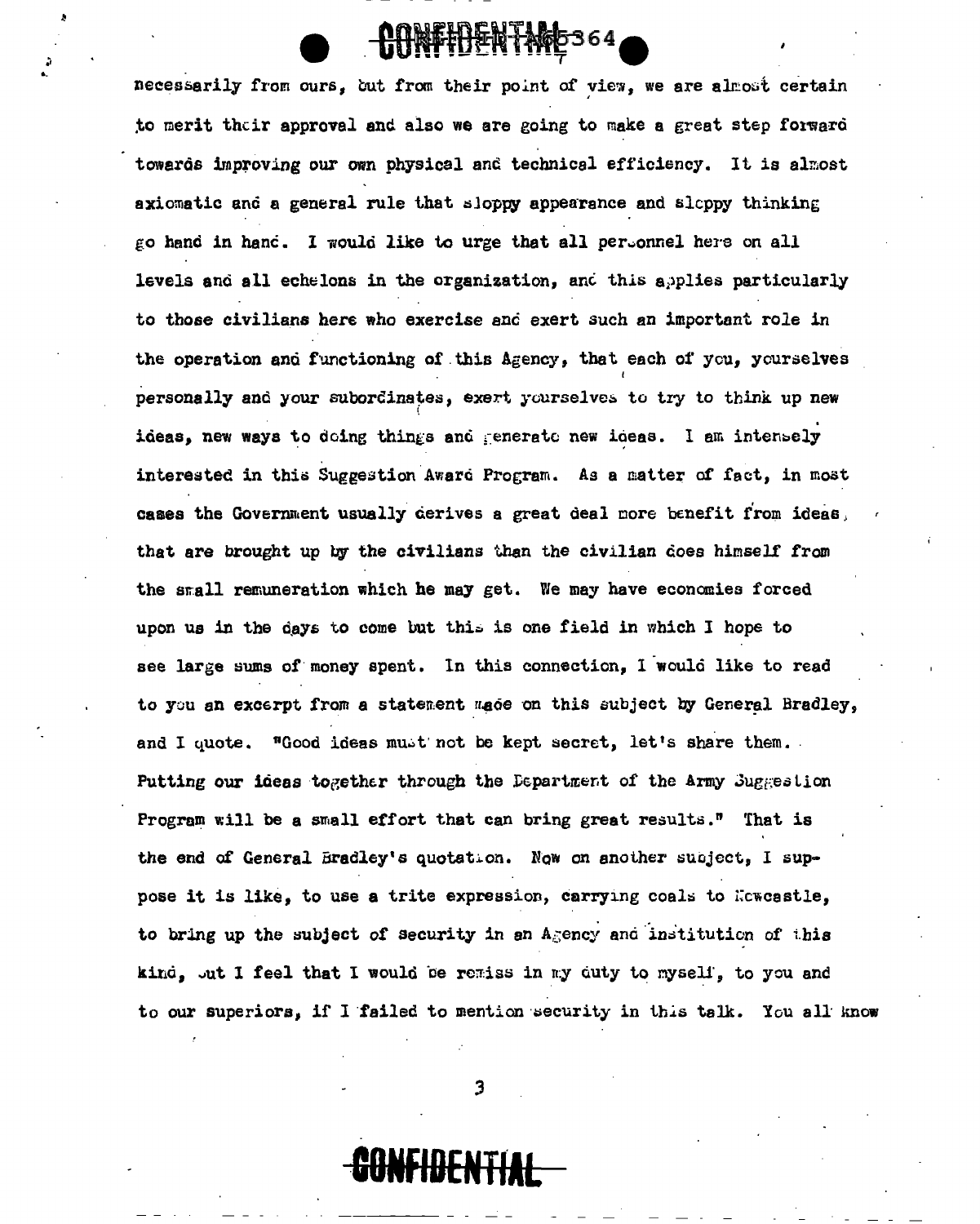## NFIDERTRIID:A6536@

just as well as I do that without security we have nothing, and without security we probably, as an institution, and possibly as a nation, may cease to exist. Next week has been proclaimed National Security Week for the country and I hope here that each of us will make a special effort to tighten up, where it needs be, any loose ends in security, and that we resolve to make this place a paragon of security and also to make it penetration proof. Now in closing, I would like once more to voice my pleasure at being assigned here and being with you and I hope that you will give me the same cooperation and support wholeheartedly that you have my predecessors in the past. Now we are very fortunate today in having with us the Director of Intelligence, General Staff, United States Army. He is a soldier with a long and distinguished career in the Army. He was a Division and Corps Commander in Europe in the last war, and before coming to the Intelligence Division, he was in command of the Task Force at Fort Bragg. In the past General Irwin has always been on the receiving end of Intelligence; now he is on the procucing end. He has a deep appreciation of our problems here and realizes as I mentioned a moment ago that each of us in our own sphere are Intelligence officers and members of the Intelligence Team. It is a very real pleasure for me to present to you Major General Stafford Leroy Irwin, Lirector of Injelligence, United States Army.

## NEHENTIAL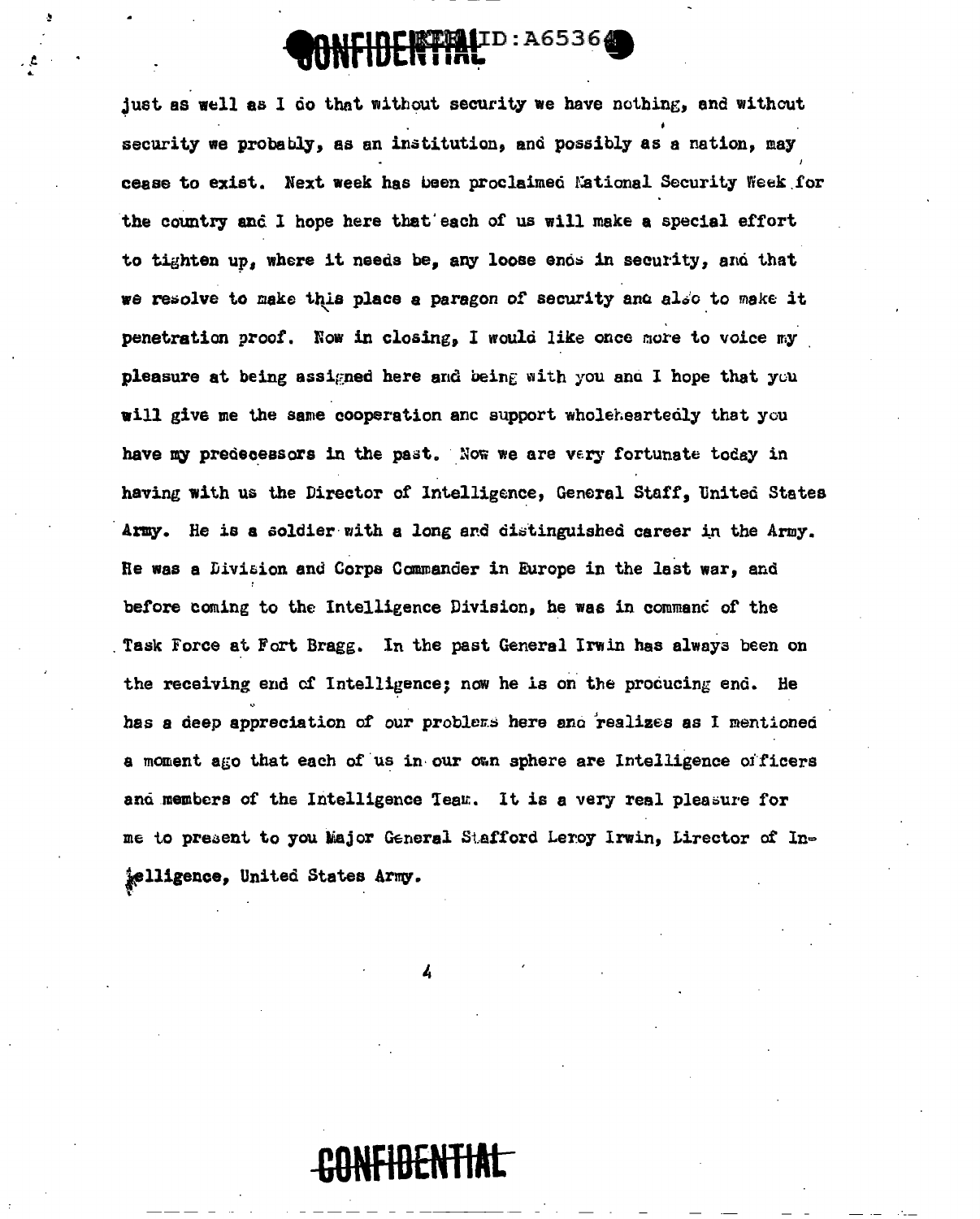

Colonel Hayes' Speech

Principles of good management require that the boss should know the people that are working for him and the people should likewise know the boss. Now knowing doesn't mean simply by name and by sight, it means rather, on the part of the boss or the supervisor, that he have a mental picture of the people who are working for him. He should know their strong points and their weak ones, their technical capacilities, their administrative or executive capabilitics in that field, and have a fairly good impression and picture of their personality. Likewise, on the part of members of an organization, they should have a pretty good idea of the boss's personality, cught to know for what policies he stands, how he likes to see a job done, etc. Now in an organization of our size it is sometimes rather difficult. I hope, and I believe I should say I am confident, that at least in the operating units that condition is true, but as we take larger segments of the organization, or the organization as a whole, it is less apt to be true. That is due, of course, mainly to its size and also due to the fact that many of us are called on for many outsice contacts which require time which we would otherwise prefer to spend here with you. And so the purpose of our gathering here this afternoon is to give you an opportunity to meet the Director of Intelligence, Ge: eral Irwin, and your new Chief, whom you all know, Colonel Clarke. But before we process to that part of it, I am guing to steal just a minute of the show for the purpose of telling you how grateful I am that